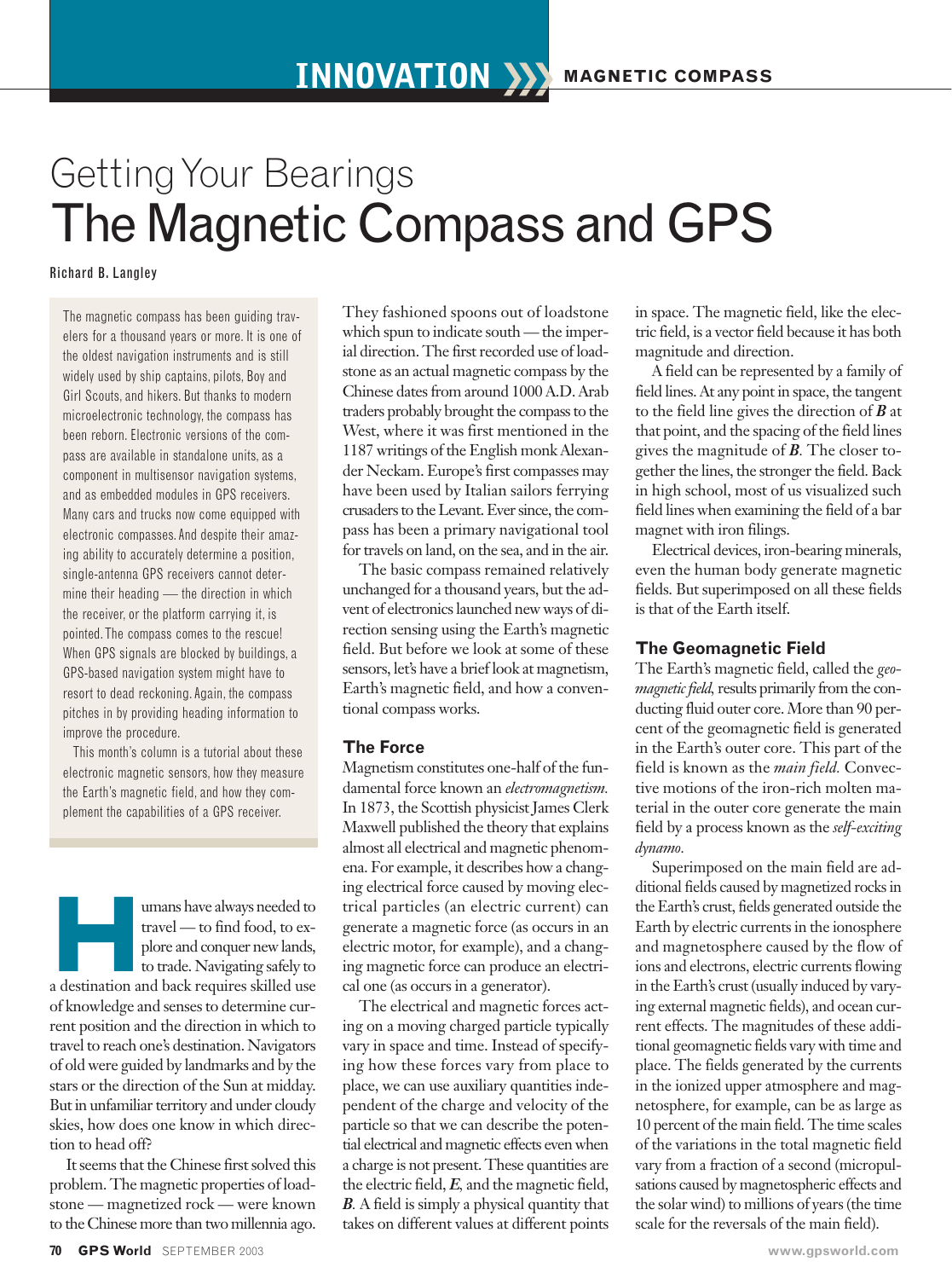The main field has a high degree of symmetry. In fact, it is similar to the field that would be generated if there were a huge bar magnet centered in the Earth. This field called a *dipole field* — has an axis of symmetry parallel to the magnet and intersects the Earth's surface in the

Arctic at the geomagnetic north pole and in the Antarctic at the geomagnetic south pole. The magnetic field lines emerge from the southern hemisphere and reenter the Earth in the northern hemisphere so that the geomagnetic north pole is actually the south pole of the dipole field. The dipole axis is not parallel to the Earth's rotation axis but is currently inclined about 10 degrees away, so the geomagnetic poles and the geographic poles are not coincident. The geomagnetic north pole is currently near Ellesmere Island in the Canadian arctic archipelago, and the geomagnetic south pole is about 1,000 kilometers south of Australia. I say "currently" because the poles drift slowly with time as a result of the ongoing changes in the main field.

The actual main field is somewhat more complex than a dipole field. Consequently, the field lines of the main field are not perpendicular at the geomagnetic or dipole poles. The field lines are vertical at locations known as the *magnetic poles* or the *magnetic dip poles.* They are displaced some hundreds of kilometers from the geomagnetic poles.

At any point in space, the geomagnetic field vector  $\bm{B}$  can be described by its magnitude and direction, by three orthogonal components in a selected coordinate frame, or by a set of related quantities. It is convenient to describe the direction of the field in terms of horizontal and vertical components in a local reference frame whose x-axis points to astronomical or geographic north (commonly referred to as *true north*), whose z-axis points to the nadir (the local direction of gravity), and whose y-axis completes a right-handed system. Alternatively, one could use a geodetic reference frame and corresponding reference ellipsoid.

The angle between the horizontal component of *B* and true north is called the *(magnetic) declination* (D) or *(magnetic) variation.* The angle between *B* and the horizontal plane is called the *(magnetic) inclina-*

| <b>TABLE 1</b> Approximate magnetic field strengths |                                   |  |
|-----------------------------------------------------|-----------------------------------|--|
| Source<br>Strongest magnet ever made                | Magnitude<br>16T                  |  |
| Small bar magnet                                    | $10^{-2}$ T                       |  |
| Earth's main field                                  | 25,000-65,000 nT                  |  |
| <b>Crustal rocks</b>                                | $≥200$ nT                         |  |
| Ionosphere/magnetosphere                            | 20-1000 nT                        |  |
| <b>Micropulsations</b>                              | $1 - 3nT$<br>(occasionally 30 nT) |  |

*tion* (I) or *(magnetic) dip.* D and I are measured in units of degrees, positive east for D and positive down for I. The magnitude or intensity of the total field (sometimes represented by (F) can be partitioned into a horizontal component (H) and a vertical component (Z), as shown in **Figure 1.** In addition, the horizontal component can be further partitioned into north (X) and east (Y) components. These components may be measured in units of oersted (Oe; equivalent to units of gauss in free air) but are generally reported in nanotesla (nT) (1  $Oe = 10<sup>5</sup>$  nT). The Earth's magnetic field intensity is roughly between 25,000 and 65,000 nT (0.25 - 0.65 Oe). See Table 1 for the strengths of some other magnetic fields.

**Models.** The Earth's main field can be modeled mathematically. Two such models are the International Geomagnetic Reference Field (IGRF) and the World Magnetic Model (WMM). The IGRF is computed by a group of researchers associated with the International Association of Geomagnetism and Aeronomy. The IGRF models the field and its secular variation using a set of spherical harmonic coefficients (called *Gauss coefficients* in recognition of the development of this technique for use in studies of geomagnetism by the nineteenth-century German polymath Carl Friedrich Gauss) in a truncated series expansion of a geomagnetic potential function and its time derivative. The magnetic field is the gradient of this potential. The coefficients are computed from sets of measurements of field intensity from sites around the globe as well as from satellite observations. The IGRF is updated every five years, and the current model is known as *IGRF2000.* Field values for dates before 2000 can be computed by linear interpolation using the coefficient values from previous models or their updates. Values for dates between 2000 and 2005 are computed using the epoch 2000 coefficients and their secular variations.



**FIGURE 1** The geomagnetic field parameters or elements are the declination (D), inclination (I), intensity of the total field (F), horizontal field component (H), and the north (X) and east (Y) field components.

| MagCalc                                    |                                            |                                 |
|--------------------------------------------|--------------------------------------------|---------------------------------|
| Lat: 45° 57' 01" $(\overline{\textrm{N}})$ |                                            |                                 |
|                                            | Lon: 66° 38' 32" $(\overline{\mathsf{W}})$ | (Select Date)                   |
| Alt 18.36                                  | m                                          | Date: 2003.60                   |
|                                            |                                            | Total Fld: 54229.6nT -90.8nT/yr |
|                                            | Horiz Fld: 18410.9nT                       | 54.1 nT/yr                      |
| Mag Dec: L                                 | $-19.11^{\circ}$                           | 5.49 min/yr                     |
| Mag Dip.:                                  | $70.15^\circ$                              | $-5.74$ min/yr                  |
| ' Calculate '                              |                                            |                                 |

**FIGURE 2** World Magnetic Model values of the main field elements and their rates of change at Fredericton, New Brunswick, Canada.

The WMM coefficients for 2000 to 2005 were produced jointly by the British Geological Survey and the U.S. Geological Survey on behalf of the British Hydrographic Office and the National Imagery and Mapping Agency. The WMM mathematical model is similar to that used for the IGRF.

**Figure 2** shows the output of an implementation of WMM running on a personal digital assistant. If declination is computed for the whole globe, a map of declination contours can be constructed as shown in **Figure 3.**

The field models account for only the long-wavelength spatial magnetic fluctuations that originate in the Earth's core. They do not account for intermediate and shortwavelength variations that originate in the Earth's mantle and crust. Consequently, isolated declination and inclination errors of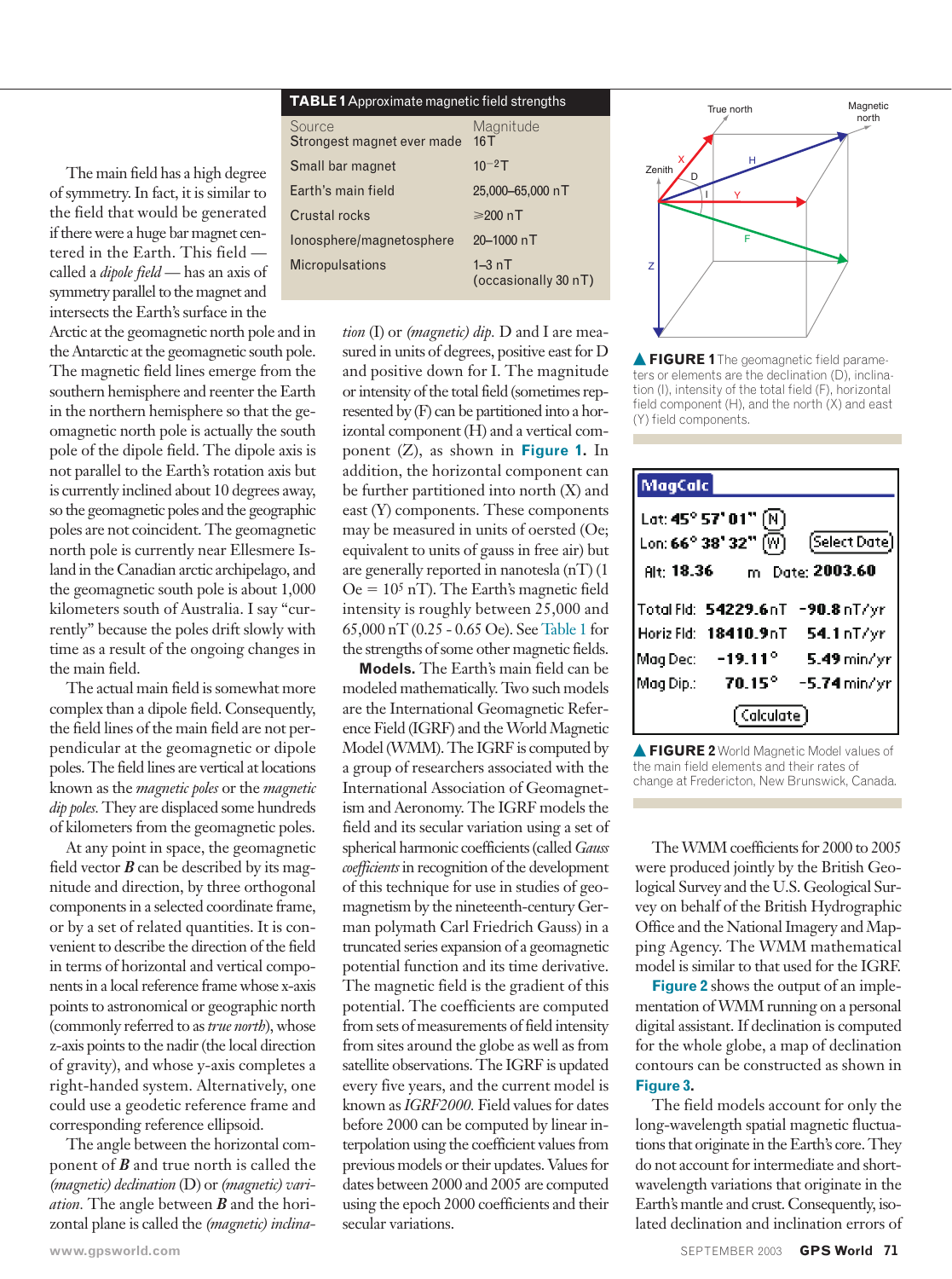# **INNOVATION** MAGNETIC COMPASS



**FIGURE 3** The contours on this Mercator-projection map indicate the declination at the beginning of year 2000 computed from the World Magnetic Model.

several degrees or more can exist at various positions on the Earth's surface (primarily over land, in continental margins, and over oceanic seamounts, ridges, and trenches). In fact in a few places, because of local geological formations, declination and inclination errors can reach 50 degrees or more! In oceanic areas, however, the root-meansquare declination and inclination errors of the models (within the applicable time span) are approximately 0.5 degrees.

Most GPS receivers include the IGRF or WMM (or tables derived from these models) in their firmware for converting true courses and bearings into magnetic ones (see sidebar, "Finding Your Way"). The accuracy of the conversions will depend on the inherent errors in the models and whether or not they are being used within the period of applicability. Eventually, the model values will become out of date, and larger errors will result unless the receiver is supplied with new firmware that includes updated model values or a user-supplied declination.

# **The Needle Compass**

So how does a conventional compass work? A compass is nothing more than a magnetized needle supported by a low-friction pivot that allows it to freely rotate. The needle aligns itself so that it is parallel to the magnetic field lines in its immediate vicinity. If the needle is supported in such a fashion that it is free to rotate in both the horizontal and the vertical plane, the direction of the needle will indicate both the declination and the inclination of the local geomagnetic field. To keep the needle horizontal so that it will accurately indicate magnetic north, it is usually weight-balanced for the geographical region in which it is to be used. Some manufacturers balance their compasses for one of five different regions. Models with special global balancing can be used all over the world. A needle compass is usually filled with a liquid such as a mixture of water and alcohol or clear oil to damp needle motion and prevent oscillation as the compass is moved.

## **Electronic Compasses**

In many applications, electronic devices are now replacing the ancient magnetized-needle technology, which is subject to errors from external sources such as vibration, tilt, acceleration, and extraneous magnetic fields as we have already discussed. Also, the traditional compass is not readily adaptable to digital readout or computer interface and hence is difficult to in-

tegrate into a navigation system. Most electronic compasses are based on sensors that are magnetometers. A magnetometer is a device for measuring the intensity of one or more components of the Earth's magnetic field. It is inherently an analog device, responding linearly or nonlinearly to changes in the magnetic field it senses. Its response can be sampled for input into a microprocessor. Magnetometers and their associated electronics were originally very bulky devices, but thanks to advances in semiconductor technology, they have shrunk in size — some are even incorporated into integrated circuits.

A basic electronic compass may be fabricated by mounting two magnetometers at right angles on a flat horizontal support. Each sensor measures one component of the horizontal field — one along the support's x-axis and one along its y-axis. If we represent the components as  $B<sub>x</sub>$  and  $B<sub>y</sub>$ , then the angle between the x-axis and the direction of the horizontal field (indicating magnetic north) is given by

$$
\psi = \arctan\left(\frac{B_y}{B_x}\right) \tag{1}
$$

# (see **Figure 4**).

Several different types of magnetometers operate on different principles, and I will briefly describe four of the most common types: the fluxgate, Hall-effect sensor, magnetoinductive sensor, and the magnetoresistive sensor.

**Fluxgate.**A fluxgate is essentially a transformer with a core made of an alloy whose magnetic domains are easily aligned (saturated), such as nickel-iron (permalloy). If the current in the primary winding (known as the *bias* or *drive coil*) is varied, the current in the secondary or *sense coil* will vary in a manner that depends on the ambient magnetic field. The basic principle for measuring this field is to compare the drive-coil



**FIGURE 4** If the direction in which a vehicle is pointing is represented by the x-axis, then its heading with respect to magnetic north,  $\psi$ , is given by the arctangent of the horizontal component of the geomagnetic field measured along the y-axis divided by that measured along the x-axis.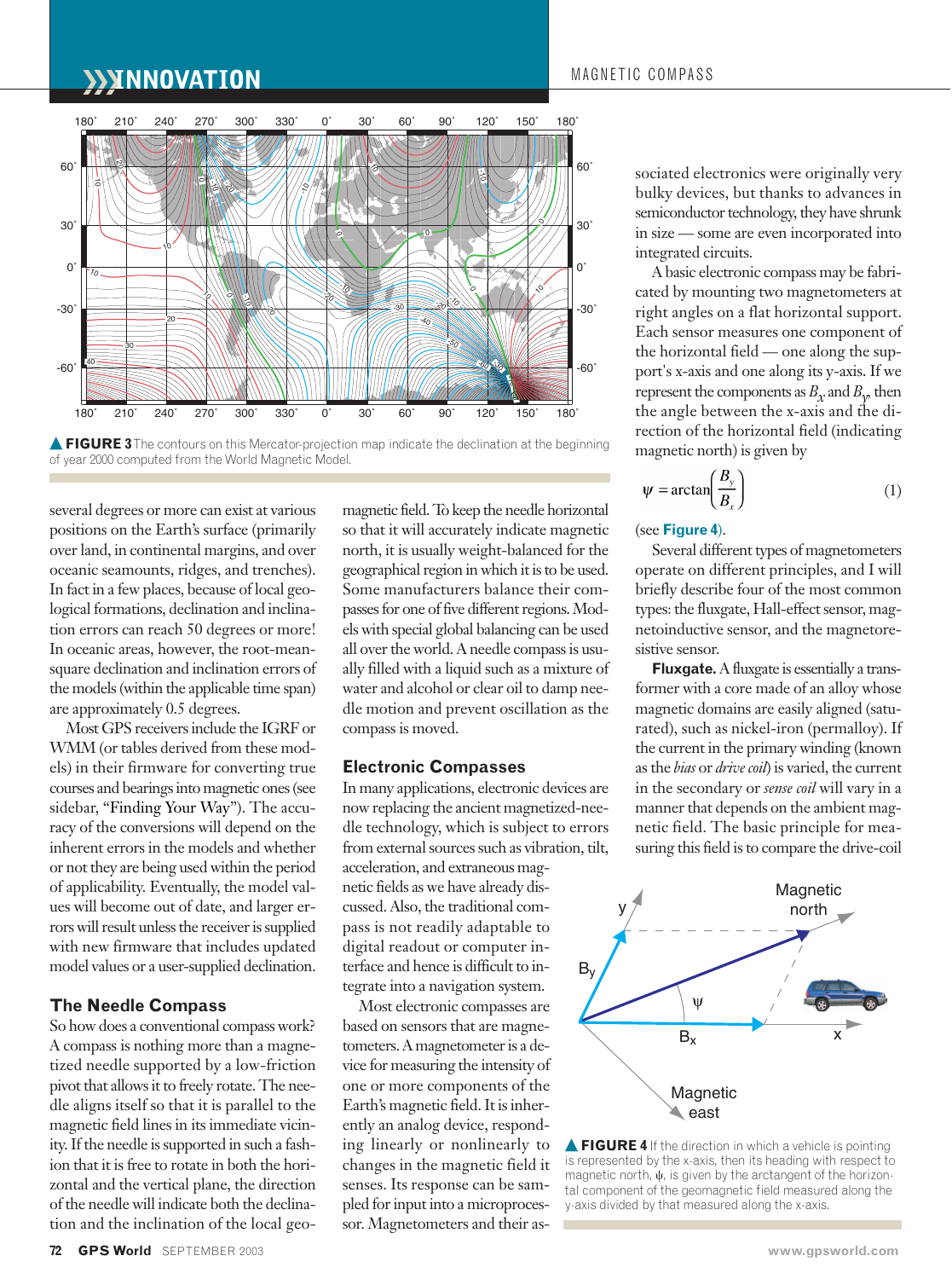current needed to saturate the core in one direction with that in the opposite direction. The difference results from the ambient field. Full saturation is not necessary; any nonlinearity will suffice.

The fluxgate core can be a rod or a toroid. If a rod is used, the drive and sense coils are wound side by side or on top of each other, and the fluxgate responds to the component of the ambient field along the rod. One can use a toroidal core to sense two orthogonal field components (dual axis) by winding two sense coils around the outside of the core at right angles to each other.

Victor Vacquier invented the fluxgate magnetometer in the 1930s while he was employed at Gulf Research Laboratories. His pioneering device led to the development of magnetometers for a variety of applications, including geophysical exploration

for minerals and hydrocarbons, detecting submarines, and monitoring and mapping the Earth's magnetic field from sensors on the ground, in aircraft, and in satellites.

Construction of a compass requires a dual-axis fluxgate. One sense coil provides the component of the Earth's field along one axis (let's call it the x-axis), and the other provides the component along the y-axis. The angle between magnetic north and the xaxis is just the arctangent of the y value divided by the x-value (as in Equation 1). Clearly the fluxgate must be horizontal to accurately determine direction. Any tilting of the sensor such as would occur on a rolling vessel will reduce accuracy. To avoid such loss of accuracy, the sensor should be tilt compensated, for example with a gimbal, so that it always remains horizontal. Both fixed and gimbaled fluxgate sensors

are readily available, as are complete compass modules, and some have industry-standard National Marine Electronics Association–formatted output.

A tilt-insensitive compass can be constructed from a three-axis fluxgate sensor coupled with an electronic tilt meter. Such a compass has no moving parts and is known as a *strapdown compass.*

**Hall-Effect Sensor.** In 1879, Edwin Hall, then a graduate student at Johns Hopkins University, discovered that if a current is passed lengthwise through a thin conductor in the presence of a magnetic field, a small voltage develops across the width of the conductor. The effect was little more than a scientific curiosity until the development of semiconductors that permitted the construction of Hall-effect integrated circuits with transistors to amplify the weak

# Finding Your Way

**A** *bearing* **is the horizontal angle between a line from one point to another measured from a reference direction, usually north, clockwise from 0 through 360 degrees. The reference direction may be true, compass, magnetic, or grid north, or an arbitrary specified direction. A** *true bearing* **is referenced to true north, which is the direction of the north geographic pole. A** *compass bearing* **is a bearing relative to north as indicated by an uncorrected compass as affected by deviation. If a compass bearing is corrected for deviation, the result is a** *magnetic bearing.* **Magnetic and true bearings differ due to declination, and one can be converted to the other if the declination is known. A bearing can also be referenced to the grid system used to portray maps or charts. Grid north is indicated by the direction of the vertical grid lines (for a map oriented with north "up").** 

**A commonly used map grid system is Universal Transverse Mercator (UTM). Grid north is the same as true north at the center of each six-degree UTM zone. Its direction changes to each side of the central meridian because the rectangular grid does not follow the convergence of meridians toward the pole. A** *grid bearing* **is simply a bearing referenced to grid north. Maps often indicate the directions and relationships of true, magnetic, and grid north allowing conversion of bearings of one type to another. Most GPS receivers can portray bearings as true, magnetic, or grid using stored information on declination and stored grid and datum parameter values.** 

**Sometimes bearings are given in a range of 0 to 90 or 0 to 180 degrees, in which case the appropriate quadrant or semicircle must be indicated. For example, the bearing N 40 W is 40 degrees west of north or equivalently 320 degrees. Occasionally the term** *bearing angle* **is used to designate such quadrant bearings. Bearings can also**

**be given in mils, a common military practice. The mil is based on the milliradian. However, there are approximately 6,283 milliradians in a circle and as this is a rather unwieldy number, a mil is usually defined as 1/6400 of a circle. Bearings can also be measured in grads, a common European practice. A grad is 1/100 of a right angle or, in other words, there are 400 grads in a circle.**

**Frequently the term** *azimuth* **is used synonymously with bearing. However, some navigation purists prefer to reserve the term azimuth to describe the position of an astronomical object on the celestial sphere and use the word bearing to refer to terrestrial objects.** 

**The horizontal direction in which a platform is actually moving (or its intended direction) expressed as an angular distance measured clockwise from north is called the** *course.***In other words, it is the bearing or azimuth of a line along which a platform travels. In marine use, the term strictly refers to the direction through the water, ignoring the effects of currents and other sea motion. The direction with respect to the ground is called the** *track.* **However, the terms course and track are often used interchangeably, particularly in land and air navigation. A course may be designated as true, compass, magnetic, or grid according to the reference direction.** 

**In navigation, the terms course and track can be applied to either an actual or desired path. To remove this ambiguity, the terms** *course made good* **and** *track made good* **are used to describe the direction from a previous position to the actual current position. Once again, these terms are often used interchangeably, ignoring the motion of the air or water through which the platform may be traveling. A third term, course over ground, is also sometimes used to refer to the current direction of the platform. Note that these terms are not necessarily the same as the** *heading* **or direction in which the platform is pointing. Due to winds or currents, a platform may have to be pointed at an angle with respect to the desired track.**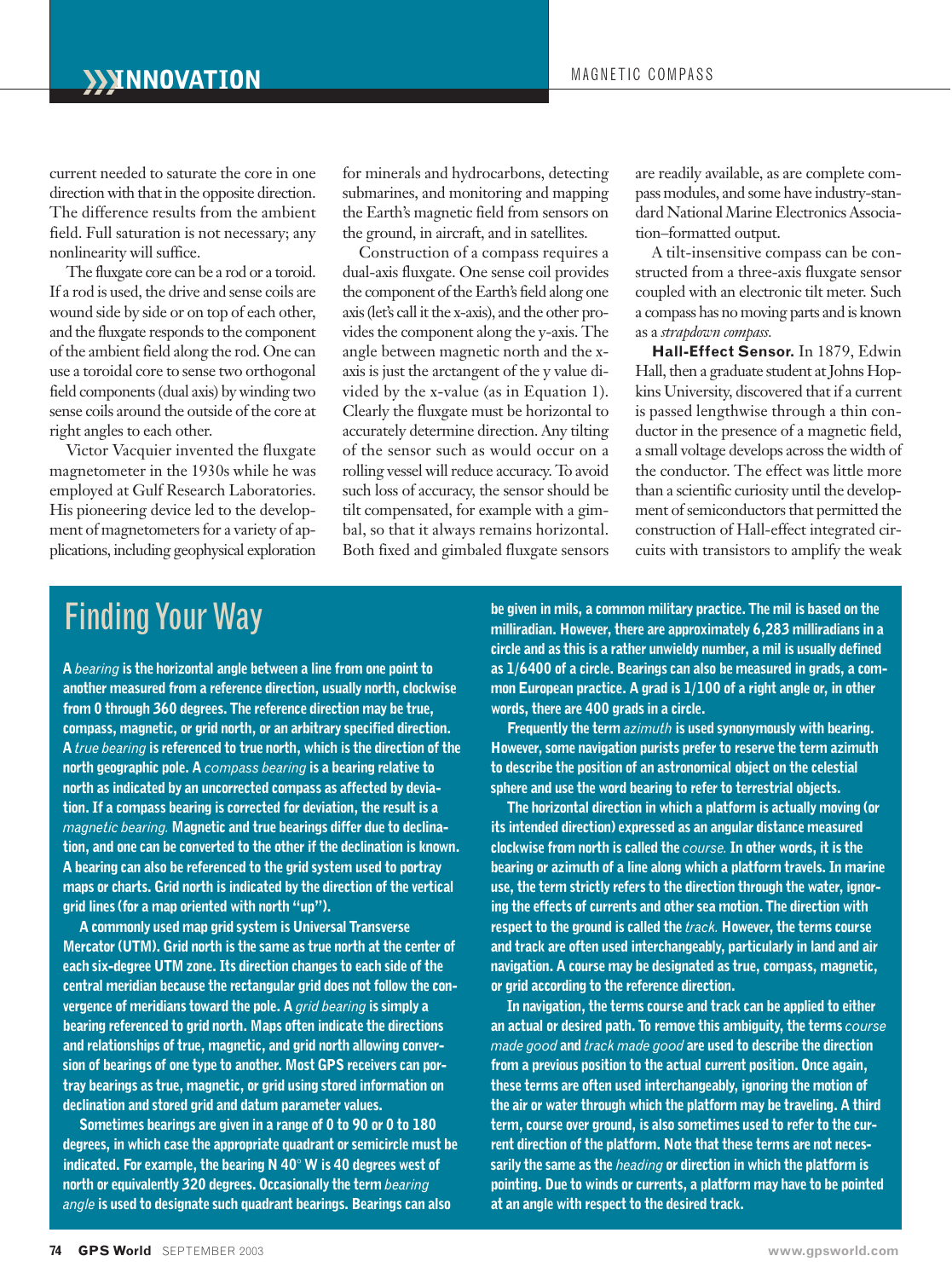signal voltage. The integrated circuits also included circuitry to reduce signal drift from temperature and supply voltage fluctuations and other factors.

Several electronic devices based on the Hall effect are available, including Halleffect switches of various kinds and linear Hall-effect sensors. When a Hall-effect switch is exposed to a magnetic field of the correct polarity greater than the operating threshold, the output transistor is switched on, permitting current to flow through it. When the field intensity drops below the threshold, the transistor is switched off.

One can construct a simple electronic compass indicating the nearest cardinal or intercardinal point by arranging four Halleffect switches in a circle around a miniature freely rotating magnetized needle. When the needle points to one of the switches, its output transistor is switched on, permitting the flow of current and illuminating, for example, a light-emitting diode (LED) that indicates the direction or heading of the compass. If the needle points midway between two switches, then both switches will turn on. This action can illuminate the LED at the intercardinal point.

More-precise compasses require linear Hall-effect sensors with a voltage output that accurately tracks the changes in the ambient magnetic field. In the quiescent state (no magnetic field), the output is ideally equal to one-half of the supply voltage over the operating voltage and temperature ranges of the device. An increasing southpole magnetic field will increase the output voltage from its quiescent voltage. Conversely, an increasing north-pole field will decrease the voltage from its quiescent value. A pair of sensors orthogonally mounted in the horizontal plane can determine, to a precision of a few degrees or better, the direction in which a magnetized needle points.

**Magnetoinductive Sensor.** The magnetoinductive magnetometer measures a magnetic field by sensing its effect on the inductance of a wire coil or solenoid. The coil is used as the inductive element in an inductor/resistor relaxation oscillator. As the ambient field changes, so does the coil's inductance. This response changes the oscillator's frequency, which can be measured and interpreted in terms of the strength of the field component parallel to the coil's axis. Magnetoinductive sensors are relatively new, with the first patent issued in 1989.

As with the other kinds of magnetic sensors, two orthogonally mounted sensors in the horizontal plane are needed to determine the direction of the horizontal field and hence magnetic north. A two-axis device could be gimbaled to keep it horizontal, or a three-axis device coupled with a tilt sensor could be used. Many vehicle compasses now contain magnetoinductive sensors.

**Magnetoresistive Sensor.**Anisotropic magnetoresistive (AMR) sensors are special resistors made of a permalloy thin film deposited on a silicon wafer. During manufacture, a strong magnetic field is applied to the film to orient its magnetic domains in the same direction, establishing a magnetization vector. Subsequently, an external magnetic field applied perpendicularly to the side of the film causes the magnetization vector to rotate and change angle. This in turn causes the film's resistance to vary. If the AMR device is included in an electrical circuit such as a Wheatstone bridge, then the change in resistance can be detected as a voltage change and the strength of the applied magnetic field inferred. William Thompson, Lord Kelvin, first described the magnetoresistive effect in 1856.

Magnetoresistive sensors, which come in one-, two-, and three-axis designs, can be made very small. For example, a three-axis sensor is available in a package with a footprint of only 2.8 millimeters by 8.1 millimeters, with a height of 4.0 millimeters. These miniature solid-state low-power sensors can be assembled into a standalone electronic compass or embedded into other products. Properly calibrated, these electronic compasses can have an accuracy of better than one degree. The compass in some GPS receivers is based on magnetoresistive sensors.

# **Calibration**

A compass responds to the vector sum of the Earth's field plus all disturbing fields. Depending on their strengths, these fields can significantly reduce the accuracy of a compass. Induced magnetism in ferrous objects such as iron and steel ("soft iron") in the vicinity of the compass will distort the

ambient magnetic field, as will objects that may have acquired permanent magnetism ("hard iron"). Even car speakers and the electrostatic discharge from nylon clothing can affect a compass. Consequently, the direction in which the magnet of a compass actually points, called *compass north,* will in general be different from magnetic north. The angular difference is called *(magnetic) deviation.* If the disturbing field is constant, the compass can be adjusted, or calibrated, to account for the disturbing field.

A conventional compass in a fixed location on a platform such as a ship can be adjusted to offset the deviation by placing small magnets and/or pieces of ferrous material at specific locations around the compass. Such compass adjustments can be difficult and time consuming. Alternatively, the compass can be simply calibrated by noting the compass errors at a series of known headings — a technique known as *swinging the compass.*

Electronic compasses must also be calibrated to correct for deviation and other possible errors such as scale factor and misalignment errors. Although one could use the compass-swinging procedure to calibrate electronic compasses, it has some major disadvantages. First, the technique requires known headings, and such headings might not be readily available. Second, the deviation depends in part on the local geomagnetic field strength. If a calibration is performed at one location, it might not be valid at another. Third, this procedure is not appropriate if the electronic compass consists of three orthogonal sensors.

Researchers at Stanford University have developed an alternative procedure that does not rely on reference headings and is not location dependent. The calibration method is based on the fact that the locus of errorfree measurements from two perpendicularly mounted sensors is a circle. That is, as the sensor unit is rotated in a circle, the output of each sensor should be a sinewave with the same magnitude and with one output 90 degrees out of phase with the other. If *BH* is the magnitude of the horizontal component of the geomagnetic field,  $B<sub>x</sub>$  and  $B<sub>y</sub>$  are the horizontal components in a frame attached to the platform, say a vehicle, carrying the unit, and  $\psi$  is the vehicle's heading,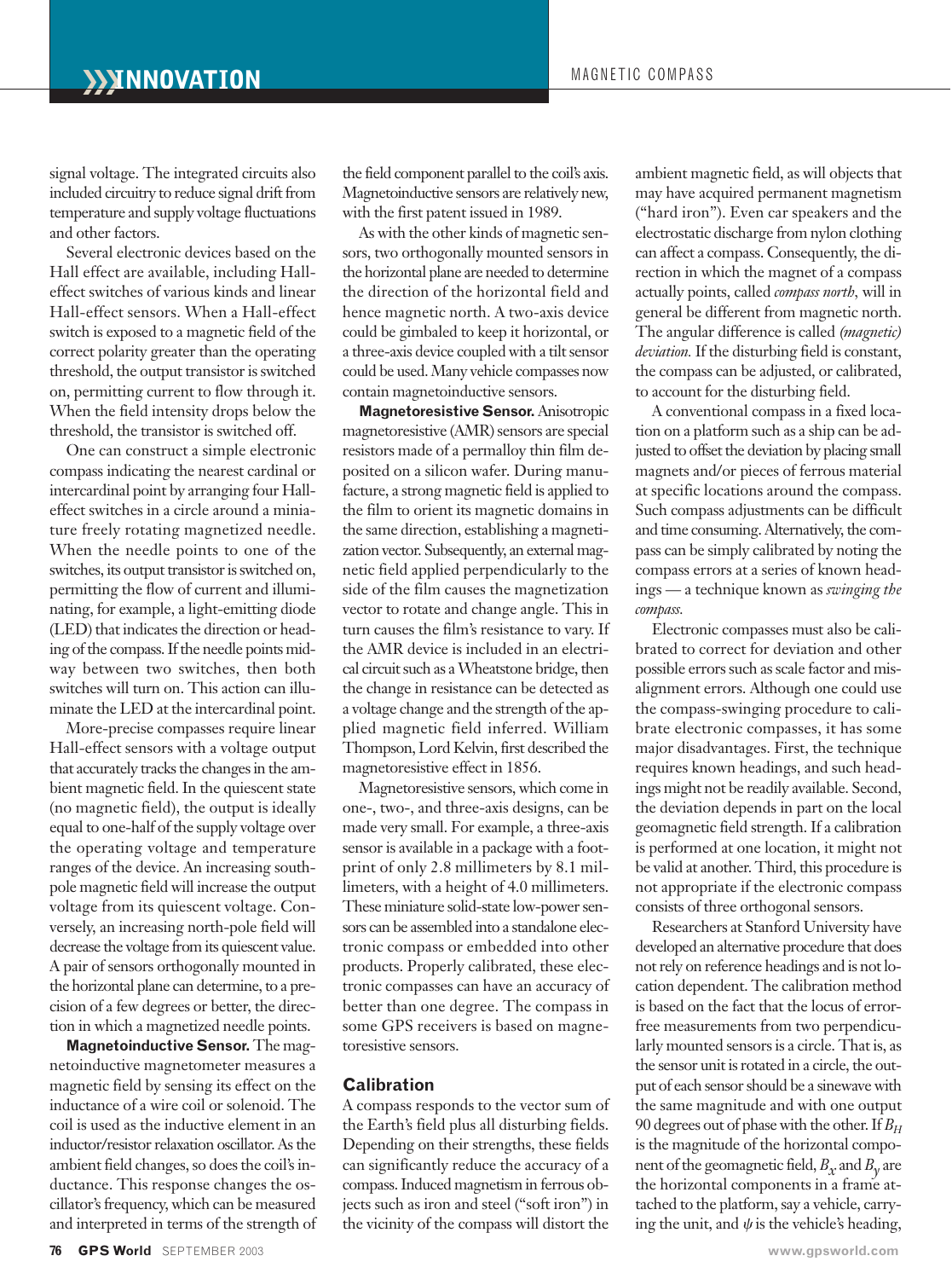#### then

$$
B_x^2 + B_y^2 = B_H^2 \cos^2 \psi + B_H^2 \sin^2 \psi = B_H^2
$$
 (2)

This is the equation of a circle with its center at the origin of the frame. The radius of the circle is equal to the local horizontal component of the geomagnetic field. It can usually be well approximated by one of the global field models.

The effect of deviations and other errors will be to distort the circle, changing its shape and/or the location of its center. Hardiron effects add a constant magnitude field component along each axis of the sensor output, which results in a shift of the circle's center, whereas soft-iron effects and sensor scale errors change the circle into an ellipse. The net result is an off-centered ellipse represented by the equation

$$
\left(\frac{\hat{B}_x - \delta B_x}{1 + s_x}\right)^2 + \left(\frac{\hat{B}_y - \delta B_y}{1 + s_y}\right)^2 = B_H^2 \tag{3}
$$

in which  $\hat{B}_x$  and  $\hat{B}_y$  are the sensor outputs,  $\delta B_x$  and  $\delta B_y$  are the offsets to the geomagnetic field caused by hard-iron effects, and *s x* and *s y* are scale factors to account for sensor scale errors and soft-iron effects. It is assumed that there is no sensor alignment error (the sensors are orthogonal in the horizontal plane). If such an error exists, then the ellipse will be rotated so that its axes are not parallel to the body-fixed x and y axes.

Equation 3 contains four unknown quantities or parameters. These parameters can be estimated with a nonlinear mathematical technique from measurements obtained while the sensor module is rotated in the horizontal plane. Although in principle only four measurements are needed to determine the values of the four unknowns, more observations will result in more-accurate calibration. It is not necessary to rotate the module through a full 360 degrees, but the larger the section of the ellipse sampled, the smaller is the effect of measurement noise. In fact, depending on the sensitivity of the module, one might need to rotate it through a complete turn or even two turns to adequately calibrate it. Once determined, the parameter values can be stored in memory and used to correct future compass measurements.

This calibration technique, or a variant of it, is typically incorporated into the microprocessor controller of commercial compass modules as well as in GPS receivers sporting a compass. The recommended calibration procedure for a particular device may suggest carrying out the calibration far away from metal objects, in which case only scale variation and the effect of its housing are accounted for.

The calibration procedure can be extended to a triad of orthogonally mounted sensors. In this case, the parameters of an ellipsoid are estimated, and the sensor module must be rotated in both the horizontal and vertical planes.

Some electronic compasses feature a selfcalibration capability. A tiny magnetic field is generated within the device and varied under microprocessor control. The response to the varying field is used to calibrate the compass.

# **GPS**

A GPS receiver can provide accurate information about its position and velocity, and from the velocity vector it can determine the direction in which it is moving — called the *course* or *track.* The accuracy with which a receiver can compute this direction depends on its speed (the velocity magnitude) but is usually better than one degree for speeds greater than about 10 kilometers per hour. The course is not necessarily the same as the heading or direction in which the GPS receiver, or the platform on which it is mounted, is pointing. A single-antenna GPS receiver cannot determine heading. However, a compass can provide this information and as mentioned earlier, some GPS receivers incorporate an electronic compass, usually a two-axis sensor. Some receivers have threeaxis sensors that give relatively accurate bearings even if they are slightly tilted.

As previously mentioned, the firmware in a GPS receiver contains a model of the main field — whether or not it has an embedded electronic compass — from which it can compute the declination value at the receiver's current position. So the receiver can convert a course referenced to true north to one referenced to magnetic north. Likewise, it can convert true bearings to magnetic ones.

# **FURTHER READING**

# For a popular-level introduction to magnetism and the discovery of the compass, see

■ *The Riddle of the Compass: The Invention That Changed the World,* by A.D. Aczel, published by Harcourt, Inc., New York, 2001.

- *Latitude and the Magnetic Earth,* by S. Pumfrey, published by Icon Books Ltd., Duxford, England, 2002.

### For brief discussions of the basics of geomagnetism and geomagnetic models,see

Geomagnetic Field Frequently Asked Questions, <http://www.ngdc.noaa. gov/seg/potfld/faqgeom.shtml>.

# For online calculation of geomagnetic field values and maps of field elements,see

■ National Geomagnetic Information Center, <http://geomag.usgs.gov/ frames/ngic.htm>.

# For a review of magnetic field sensors, see

■ "A New Perspective on Magnetic Field Sensing," by M.J. Caruso, T. Bratland, C.H. Smith, and R. Schneider in *Sensors*, Vol. 15, No. 12, December 1998, pp. 34–46. An on-line version is available at

<http://www.sensorsmag.com/ articles/1298/mag1298/main.shtml>.

# For a discussion of low-cost magnetic sensors for compass applications, see

■ "Applications of Magnetic Sensors for Low Cost Compass Systems," by M.J. Caruso <http://www.ssec.honeywell. com/magnetic/datasheets/lowcost. pdf>.

# For information about Stanford University's electronic compass calibration procedure, see

■ "A Non-Linear, Two-Step Estimation Algorithm for Calibrating Solid-State Strapdown Magnetometers," by D. Gebre-Egziabher, G.H. Elkaim, J.D. Powell, and B.W. Parkinson, published in *Proceedings of the International Conference on Integrated Navigation Systems,* St. Petersburg, Russia, May 28–30, 2001, pp. 290–297. An on-line version is available at <http://waas. stanford.edu/~wwu/papers/gps/PDF/ demozins201.pdf>.

# For an introduction to navigation with a GPS receiver,see

■ "Navigation 101: Basic Navigation with a GPS Receiver," by R.B. Langley in *GPS World, Vol.* 11, No. 10, October 2000, pp. 50–54.